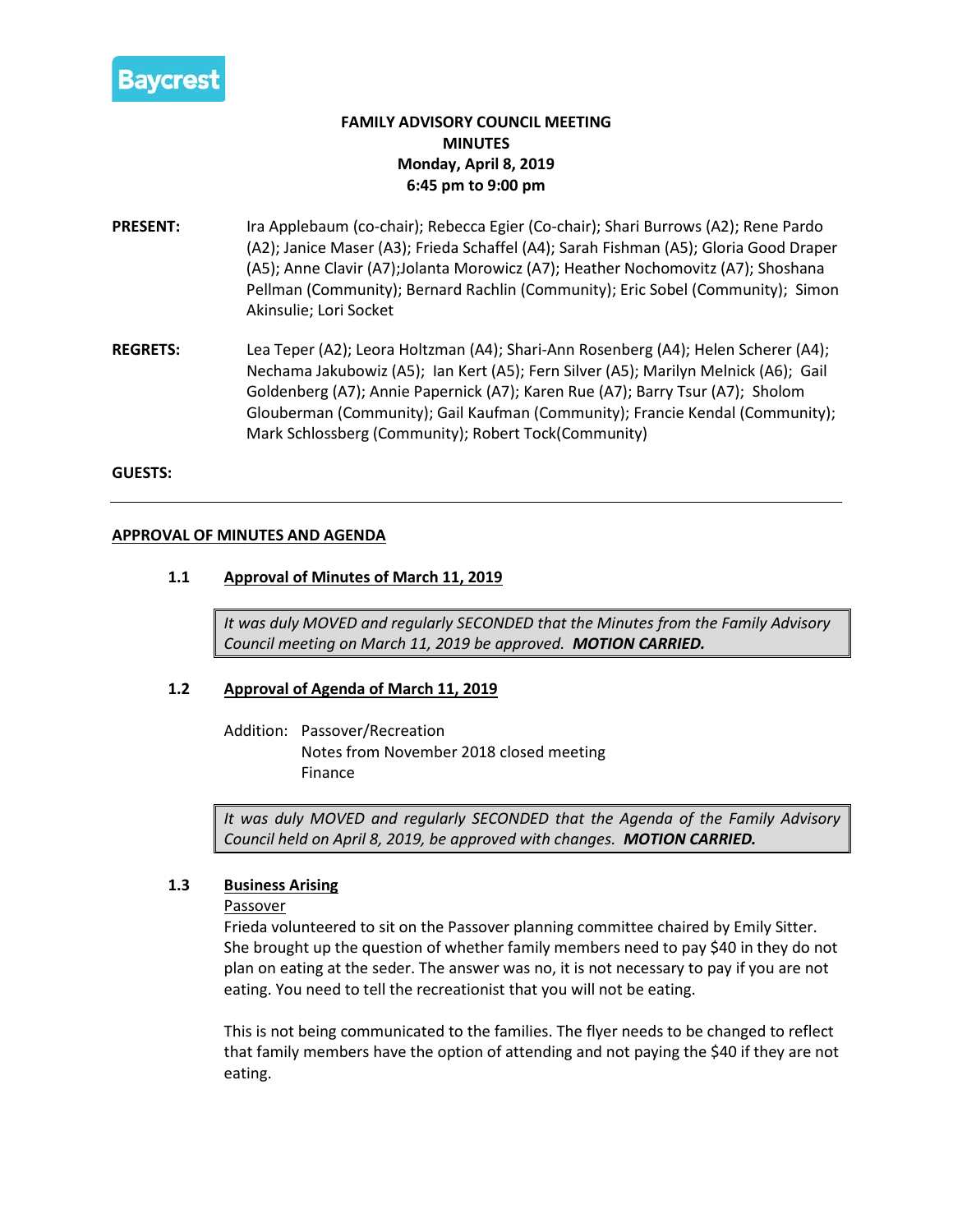**Family Advisory Council Minutes of April 8, 2019 Page 2**

> After the evaluation of the Seders, Emily will be forming a committee to help her plan for next year's Passover. Please let Lori know if you want to sit on this committee.

> Also, Frieda suggested to Emily that staff need to be educated about the Jewish holidays. At Rosh Hashonah there was a brochure made available which explained all about the holiday. A similar brochure should be created for Passover as well.

#### Recreation

The issue arose that story-telling and music & movement are no longer being offered. These programs were funded by a donation to the Foundation. The donation funds are no longer available. These 2 programs were extremely popular, especially the Storytelling program with Dan Y. Can these be funded in-house? There is work being done to find another donor. Other programs are being cut back such as the baking programs. Frieda will provide a list of programs being cut.

## **2.0 REPORTS AND UPDATES**

## **2.1 Butterfly Approach – Ira Applebaum**

The Toronto Star article regarding the Butterfly Approach as well as the City of Toronto's consideration of the Butterfly program were circulated with the meeting package. Ira discussed how residents and families are vulnerable and may be desperate to look for an answer, which may not always be there.

The Butterfly Approach is an emotion focused program. The article compared people watching TV to people engaged in conversation and activities with other residents. CARP has endorsed the program. The Butterfly Approach has not gone through the peer review process.

To adopt the Butterfly Approach would require additional staff; and costs related to training, physical environment, equipment. There is a one time license fee of \$100,000, \$105,000 training fee, costs to increase staff, and other costs. Based on the costs to implement the Butterfly Approach at Fudger House, a city run nursing home with 30 residents, It is estimated to cost \$1.3 million, or \$44,000 per resident.

At Baycrest, we are in the process of developing our own Memory Care model, based on Baycrest values and our own research. We have looked at the Butterfly model. The project is being led by Faith Malach. We will reach out to Faith to come to a meeting to present to the FAC.

Before we start with new projects, we should follow through with existing projects. We don't necessarily need to adopt a new project like the Butterfly Approach, but just make small changes to positively affect the lives of our residents. It is necessary for our staff to adjust to the changing needs of the residents. We have an older and sicker population. The complexity of our residents is the highest in Ontario. We have been rated by the SQLI group as the highest performing long term care home, based on our quality indicators.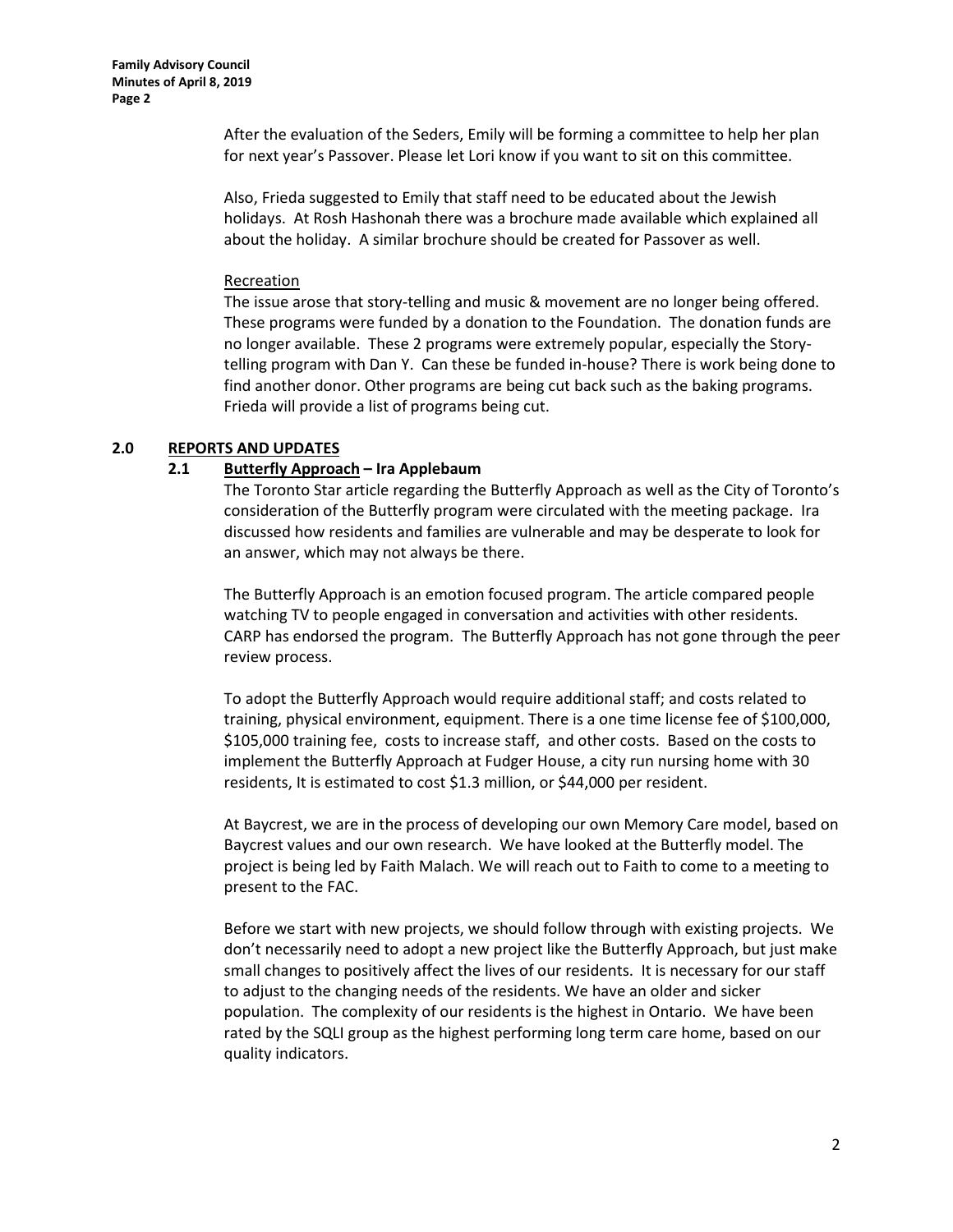**Family Advisory Council Minutes of April 8, 2019 Page 3**

## **3.0 STANDING ITEMS**

#### **3.1 Apotex Update – Simon Akinsulie**

Simon provided the following updates in the Apotex: Electronic Health Record We are continuing to implement our electronic health record with our staff. This will give us better data and a better picture of what is happening with our residents. Our

physicians can directly order medications on-line.

## Apotex Renovations

Today was the grand re-opening of the dining room on Apotex 2 North. We will arrange for a tour of the unit for the FAC.

We will be opening up on the  $5<sup>th</sup>$  floor to create a walking area.

We are trialing renovations in 2 rooms. We are putting in a new carpet and renovating the washroom. This is a pilot project. Concerns were voiced about the use of carpeting.

We invested in some virtual reality glasses. People can go on virtual tours of anywhere they like.

#### Staffing Changes

We are working on a process to have more staff booked on weekends. We are also looking to increase the number of managers in the Apotex.

For staff who don't show up for shifts, there is a disciplinary process through our HR department. We are working on ensuring that the staff show up on time for their shifts as well.

#### **3.2 Issues Tracking – Ira Applebaum**

Ira presented the updated issues tracking form for discussion.

We have 4 projects where we are still looking for a co-champion from FAC: #6 Internet Project #8 Increase FAC review of all Apotex surveys #11 Implementation of new Bath Tub and Shower facilities #12 Implementation of MAID program

Please let Lori know if you are interested in any of the above projects.

#### ACTION:

1. Simon to report back at the next meeting regarding the status of staff training on the new bath tubs and showers*.*

#### 3.3 **Finance**

It was discussed that since we changed to PointClickCare, there have been errors on the monthly bills sent out for the Apotex residents. Some were double billed in January, which took a few months to correct. As well, the tax receipts which were sent out were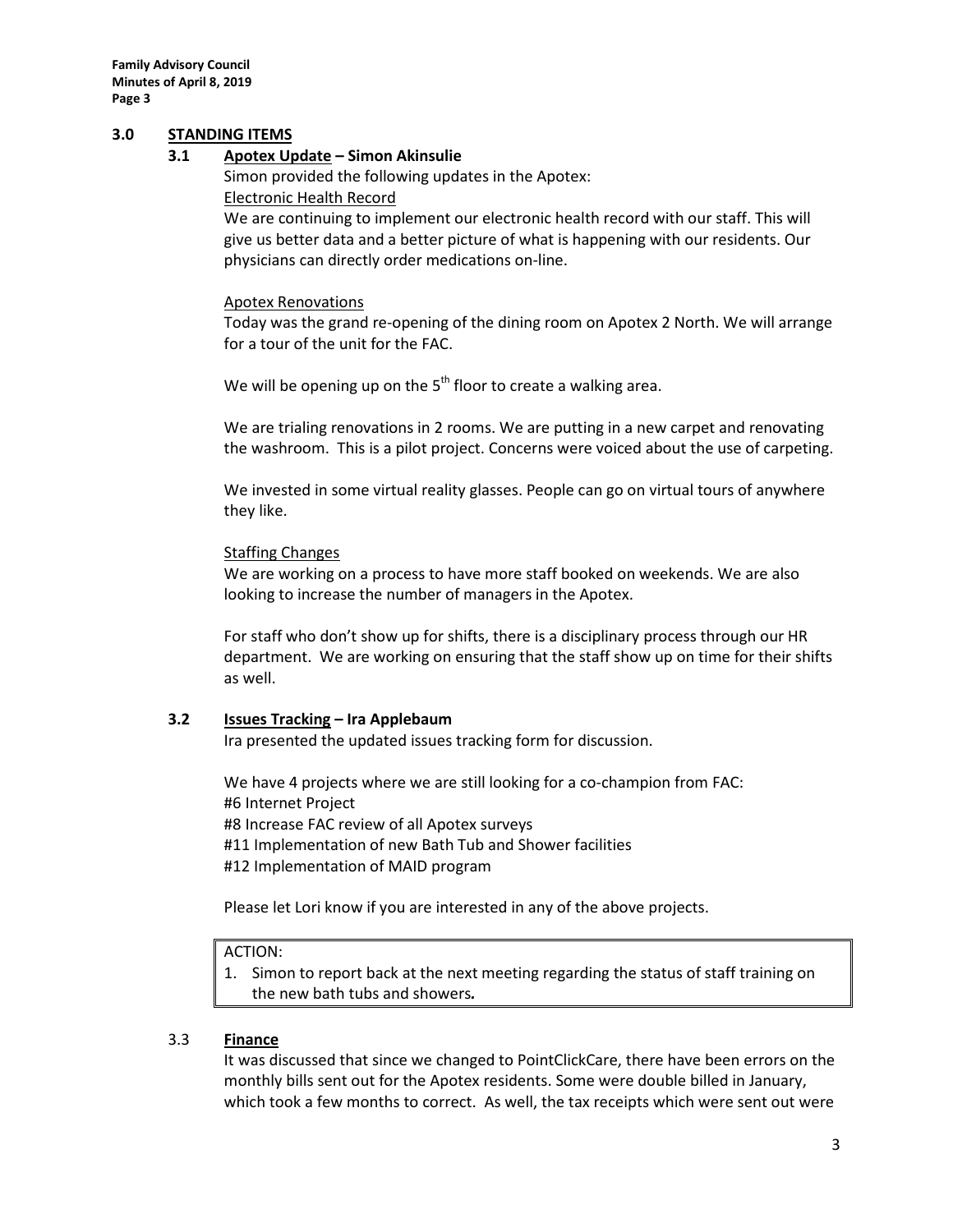incorrect. New tax receipts were sent out by finance. In April, 2 bills were received which showed different balances owed.

## ACTION:

1. Simon to follow up with Finance Department*.*

2. Lori to invite someone from Finance to come to an upcoming FAC meeting.

## 3.4 **Exposure of Seniors to the Sun**

It was discussed that seniors are at risk from exposure to the sun. This can happen through glass windows which are not specially treated. Although we post notices about the heat, it was noted that care givers take the residents outside in the hot weather for extended periods of time. We would like to distribute information to families and care givers.

# 3.5 **Notes from November 2018 closed meeting**

Discussion was held in camera.

## **4.0 NEXT MEETING**

The Family Advisory Council will next meet on Monday May 13, 2019 at 6:45pm in the Exton Boardroom.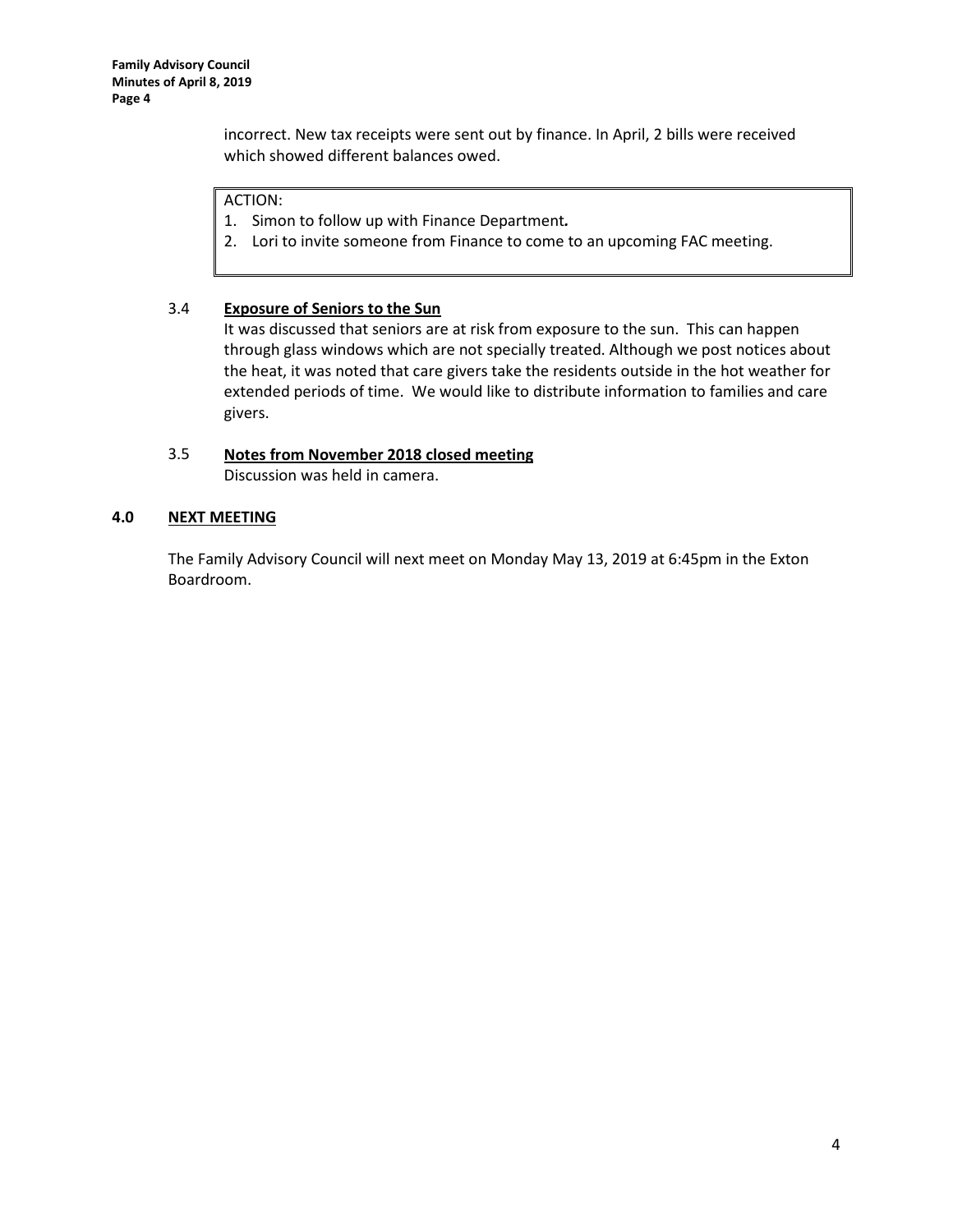

# **FAMILY ADVISORY COUNCIL MEETING MINUTES Monday, May 13, 2019 6:45 pm to 9:00 pm**

- **PRESENT:** Ira Applebaum (co-chair); Rebecca Egier (Co-chair); Janice Maser (A3); Frieda Schaffel (A4); Gloria Good Draper (A5); Ian Kert (A5); Anne Clavir (A7); Jolanta Morowicz (A7); Gail Kaufman (Community); Francie Kendal (Community); Bernard Rachlin (Community); Mark Schlossberg (Community); Eric Sobel (Community); Simon Akinsulie; Lori Socket
- **REGRETS:** Shari Burrows (A2); Rene Pardo (A2); Lea Teper (A2); Leora Holtzman (A4); Shari-Ann Rosenberg (A4); Helen Scherer (A4); Sarah Fishman (A5); Nechama Jakubowiz (A5); Fern Silver (A5); Marilyn Melnick (A6); Gail Goldenberg (A7); Heather Nochomovitz (A7); Annie Papernick (A7); Karen Rue (A7); Barry Tsur (A7); Sholom Glouberman (Community); Shoshana Pellman (Community); Robert Tock(Community)
- **GUESTS:** John Montagnese, Controller, Corporate Financial Services Zarna Patel, Interim Manager, Food Services

## **APPROVAL OF MINUTES AND AGENDA**

## **1.1 Approval of Minutes of April 8, 2019**

*It was duly MOVED and regularly SECONDED that the Minutes from the Family Advisory Council meeting on April 8, 2019 be approved. MOTION CARRIED.*

## **1.2 Approval of Agenda of May 13, 2019**

Addition: Passover/Recreation

*It was duly MOVED and regularly SECONDED that the Agenda of the Family Advisory Council held on May 13, 2019, be approved with changes. MOTION CARRIED.*

## **1.3 Business Arising**

Review of Terms of Reference

Ira reviewed the section of the Terms of Reference which identifies the scope of functions of the FAC. In particular the FAC considers issues and concerns that may be relevant to all residents or a group of residents, but is not a forum to resolve issues and concerns of any one family or resident or individual staff member.

#### **2.0 REPORTS AND UPDATES**

## **2.1 Finance / Billings – John Montagnese**

John Montagnese, Controller, Corporate Financial Services, presented an update of changes to the Apotex billing system since we changed to PointClickCare (PCC) last October. The transition from Meditech to PCC with regard to the financial statements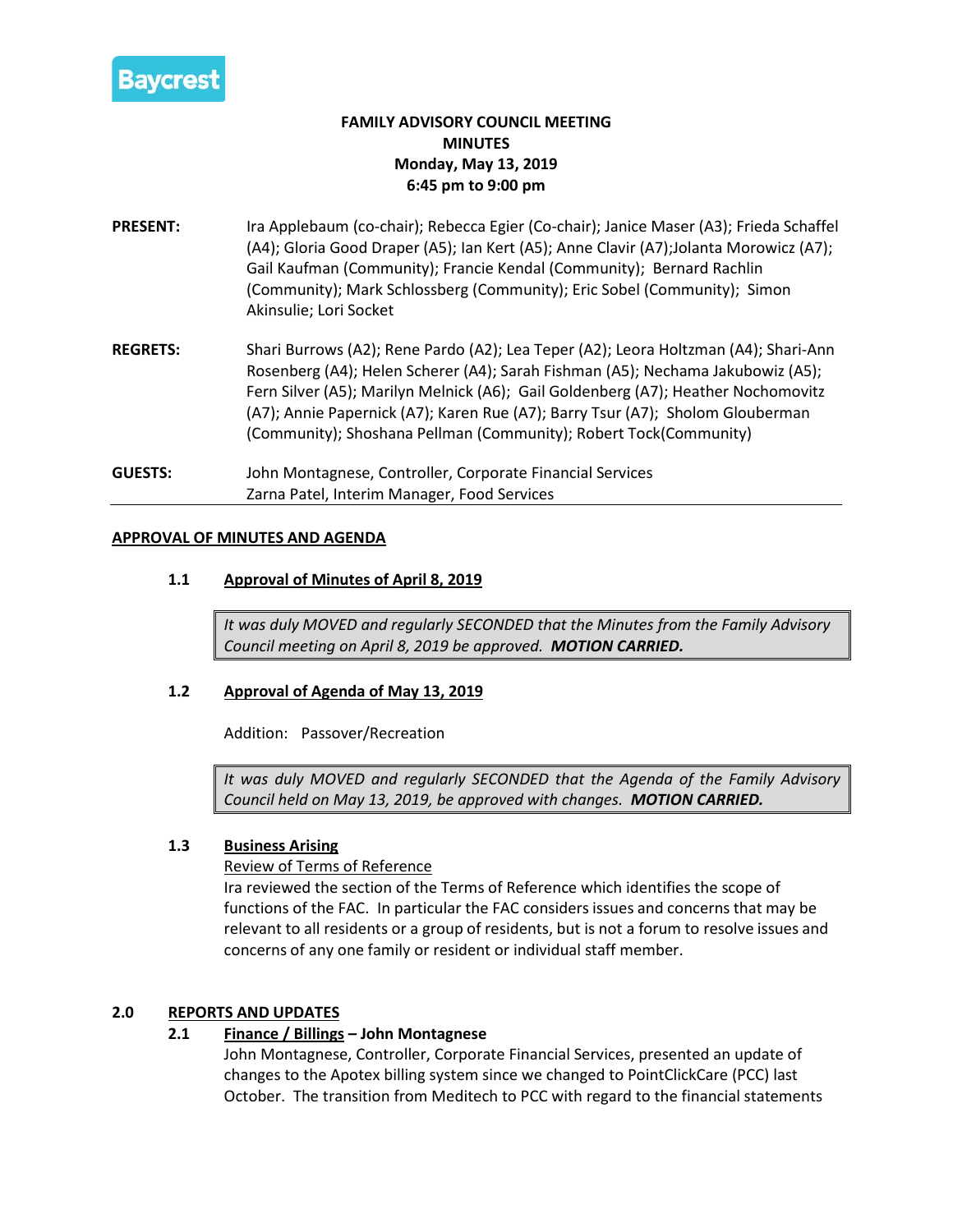was difficult as the new system is not set up to accommodate the different needs of our clients. Our finance team has been working with the PCC team to work out the challenges, such as different billing dates and payment plans. We are the only long term care home in Ontario that still accepts credit card payments and cheques. We still have some minor issues to work out, so if you still have questions, please contact Meena in Finance.

A notice was sent out in the fall when the changes were implemented. This letter was drafted by senior management, however the residents and family members found it confusing. Meena will be calling all financial POA's to explain the new billing system. Future letters regarding the financial statements will be brought to the FAC for review.

A second tax receipt needed to be sent out as there was an error when the statements were first run.

## **2.2 New Menu – Zarna Patel, Interim Manager, Food Services**

Zarna presented the upcoming summer / fall menu for the Apotex. It will be implemented on July  $8<sup>th</sup>$ . This year we changed the menu after receiving feedback from residents and families. We tried to accommodate people's likes and dislikes in the menu. We also considered allergies when creating the menus. The summer menu focuses on the cold entrees, including more fruits and ice cream. We have a 3 week menu cycle.

## **2.3 FAC Meeting Dates**

The upcoming calendar was reviewed and for 2019-2020, the FAC meeting dates will be:

June 17, 2019 July 8, 2019 August 12, 2019 September 9, 2019 October 7, 2019 November 11, 2019 December 9, 2019 January 13, 2020 February 10, 2020 March 2, 2020 April 13, 2020 May 11, 2020 June 8, 2020

## **3.0 STANDING ITEMS**

#### **3.1 Apotex Update – Simon Akinsulie**

Simon provided the following updates in the Apotex:

Apotex Renovations

The renovations on Apotex 2 and Apotex 5 are complete. Renovations begun on a few rooms on Apotex 7 due to leaking bathrooms .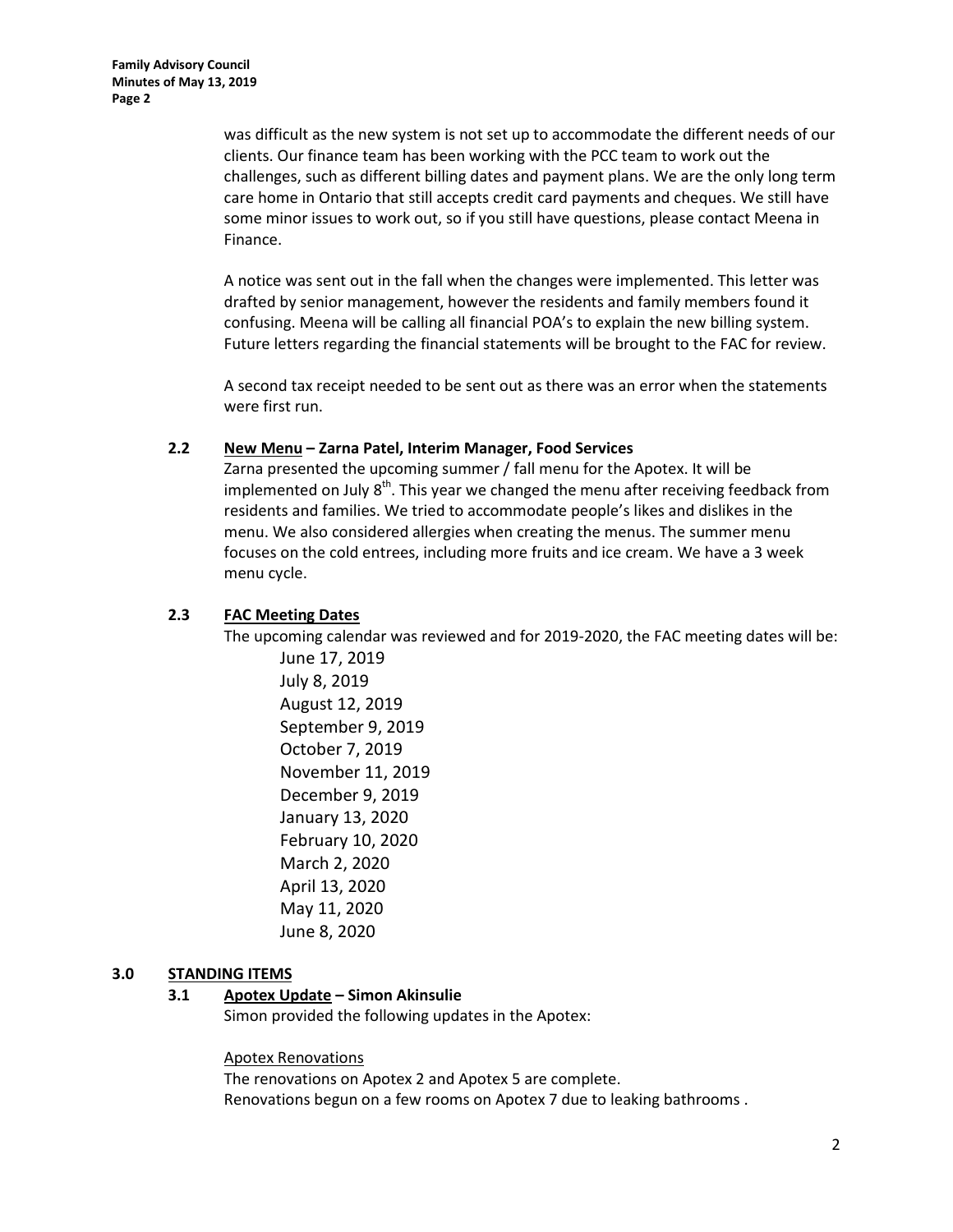**Family Advisory Council Minutes of May 13, 2019 Page 3**

The dining room on Apotex 6EI has been renovated to fix the walls.

## MOH Inspection

We recently completed a ministry inspection. The inspectors were in the Apotex for approximately 9 weeks . We expect to have their report in a few weeks. The results will be brought to FAC at a future date.

## SQLI (Seniors Quality Leap Initiative)

Baycrest is a founding member and secretary for the SQLI. The members includes high performing long term care homes in North America. Simon recently attended an SQLI meeting in Ottawa.

## ACTION:

1. Invite Cyrelle Muskat to a future meeting to report on how we perform compared to the other homes in SQLI.

## Apotex Infrastructure

#### ACTION:

- 1. Invite the Director of Facilities to a future meeting to report on the Apotex Infrastructure, ie. elevators, air conditioning.
- 2. Simon to look into why we can't use the recreation room balconies.

## **3.2 Storytelling Program**

In order to restart the story telling program, the foundation requires funding which they are currently raising. We were since advised that Baycrest has decided not to run the program.

#### ACTION:

1. Simon will touch base with Culture and Arts Department to find out more about the decision not to run the storytelling program.

#### **3.3 Tour of Apotex 2RF and 5RF** Deferred.

# 3.4 **Goals for FAC for 2019**

Discussion was held in camera.

## **4.0 NEXT MEETING**

The Family Advisory Council will next meet on Monday June 17, 2019 at 6:45pm in the Exton Boardroom.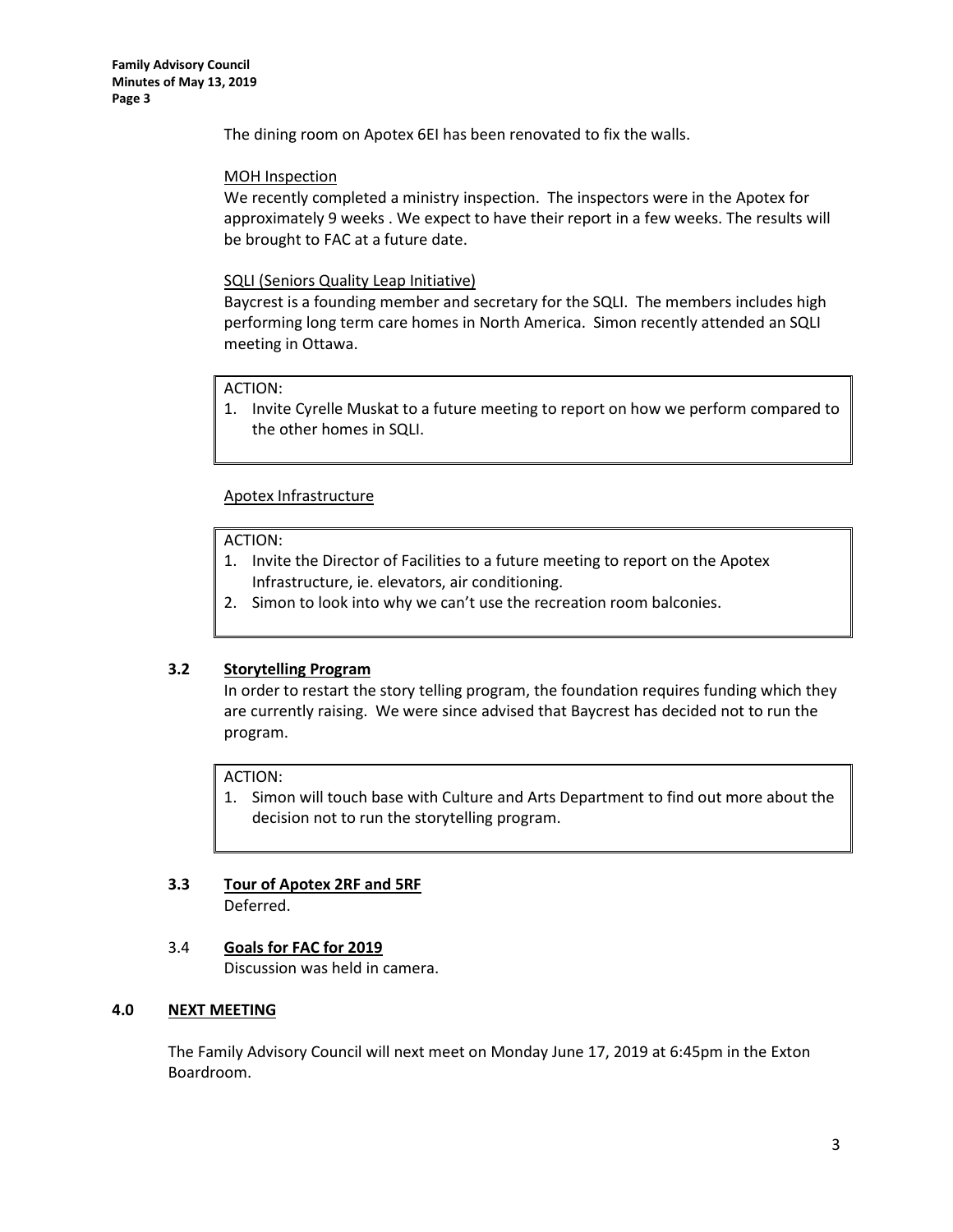

# **FAMILY ADVISORY COUNCIL MEETING MINUTES Monday, June 17, 2019 6:45 pm to 9:00 pm**

- **PRESENT:** Ira Applebaum (co-chair); Rebecca Egier (Co-chair); Shari Burrows (A2); Frieda Schaffel (A4); Clara Crispino (A5); Gloria Good Draper (A5); Harriet Horlick (A5); Ian Kert (A5); Anne Clavir (A7); Debbie Kessler (A7); Gail Kaufman (Community); Francie Kendal (Community); Shoshana Pellman (Community); Bernard Rachlin (Community); Eric Sobel (Community); Simon Akinsulie; Lori Socket
- **REGRETS:** Rene Pardo (A2); Lea Teper (A2); Janice Maser (A3); Leora Holtzman (A4); Shari-Ann Rosenberg (A4); Helen Scherer (A4); Sarah Fishman (A5); Nechama Jakubowiz (A5); Fern Silver (A5); Marilyn Melnick (A6); Gail Goldenberg (A7); Jolanta Morowicz (A7); Heather Nochomovitz (A7); Annie Papernick (A7); Karen Rue (A7); Barry Tsur (A7); Sholom Glouberman (Community); Mark Schlossberg (Community); Robert Tock(Community)
- **GUESTS:** Janis Sternhill, Director, Volunteer Services Laura Mandell, Director, Marketing & Communications Zarna Patel, Interim Manager, Food Services

## **APPROVAL OF MINUTES AND AGENDA**

**1.1 Approval of Minutes of May 13, 2019**

*It was duly MOVED and regularly SECONDED that the Minutes from the Family Advisory Council meeting on May 13, 2019 be approved. MOTION CARRIED.*

## **1.2 Approval of Agenda of June 17, 2019**

Addition: Food Services Update Communications Survey

*It was duly MOVED and regularly SECONDED that the Agenda of the Family Advisory Council held on June 17, 2019, be approved with changes. MOTION CARRIED.*

## **1.3 Tour of Apotex 2 North**

Simon led a tour of the new dining room on Apotex 2 North.

## **1.4 PLEASE Program Janis Sternhill**

Janis Sternhill, Director of Volunteer Services, presented an update on the PLEASE program. The PLEASE program is a volunteer training program for volunteers to engage in meaningful activities with older adults living with cognitive and physical impairment in Long Term Care. The program connects volunteers to specific needs in the Apotex. The PLEASE volunteers work directly with our residents.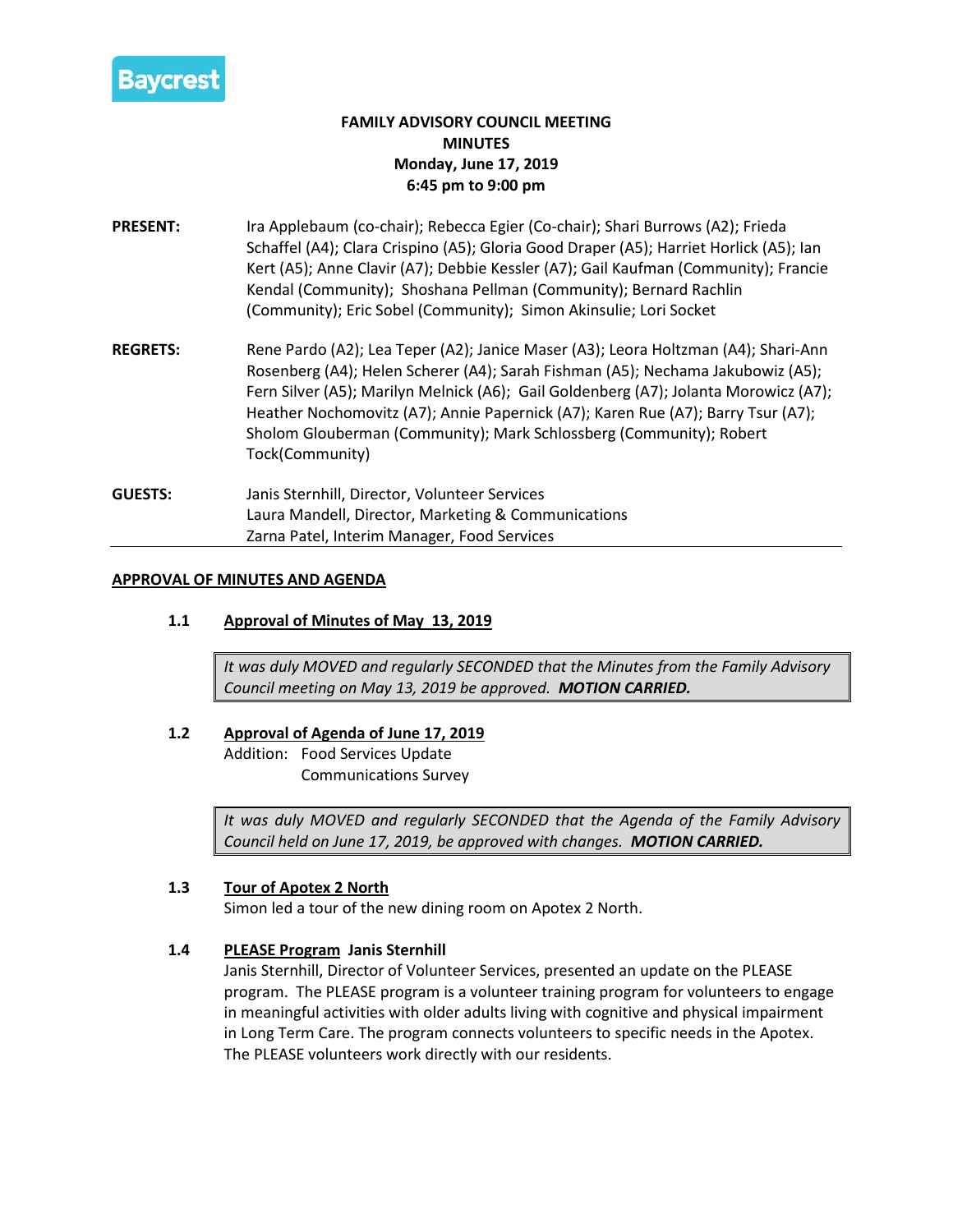Janis reviewed the steps involved for all our volunteers. The PLEASE program provides volunteers with an extra set of skills in order to engage a resident or residents as the residents' wish, to bring out their best. The program uses on-line training modules, orientation with the therapeutic recreation specialist and in-person mentorship. Resources include 2 fully stocked carts on the units, ipads, playing cards, robotic cats, among other items.

We received a New Horizons grant, which allowed us to produce a training manual, handbook and train-the-trainer manual for PLEASE mentors. We currently have 6 PLEASE mentors and 37 PLEASE volunteers. We are applying for another grant through the SPARK initiative to create training modules for PLEASE volunteers.

## ACTION:

1. Lori and Janis to investigate how the FAC can access the LMS on-line training modules.

## **1.5 Foundation Survey Laura Mandell**

Laura Mandell, Director, Marketing and Communications, asked the FAC if the members would be willing to participate in a survey for Baycrest Foundation. In March 2018, we sent out a survey to current donors, lapsed donors and prospective donors regarding thoughts and impressions of Baycrest. We are preparing to do the survey again and Laura requested email addresses from the FAC members if they wished to participate in the survey.

## ACTION:

1. Lori will send out an email on behalf of Laura Mandell to obtain your email address and consent to be shared with the  $3<sup>rd</sup>$  party provider who sends the survey out on behalf of the Foundation.

## **1.6 Food Services - Update Zarna Patel**

Zarna Patel thanked everyone who participated in the food expo last week. It was very successful. We are doing a pilot project on the Med Pass supplements, which are high calorie/high protein and are administered in less volume. A communication will be sent out to the residents, families and POA of those in the pilot project. Each resident will be assessed by the dietitian before going on the new supplements.

Our new menu will be starting. It was agreed at the Food Committee to remove soup from the dinner menu from Sunday to Thursday.

## **2.0 STANDING ITEMS**

## **2.1 Apotex Update – Simon Akinsulie**

## Apotex Tub Rooms

The environmental manager and the manager of facilities conducted a walk through of all the tub rooms on each floor. They put together a list of all deficiencies such as broken tiles. All the work will be completed by then end of July.